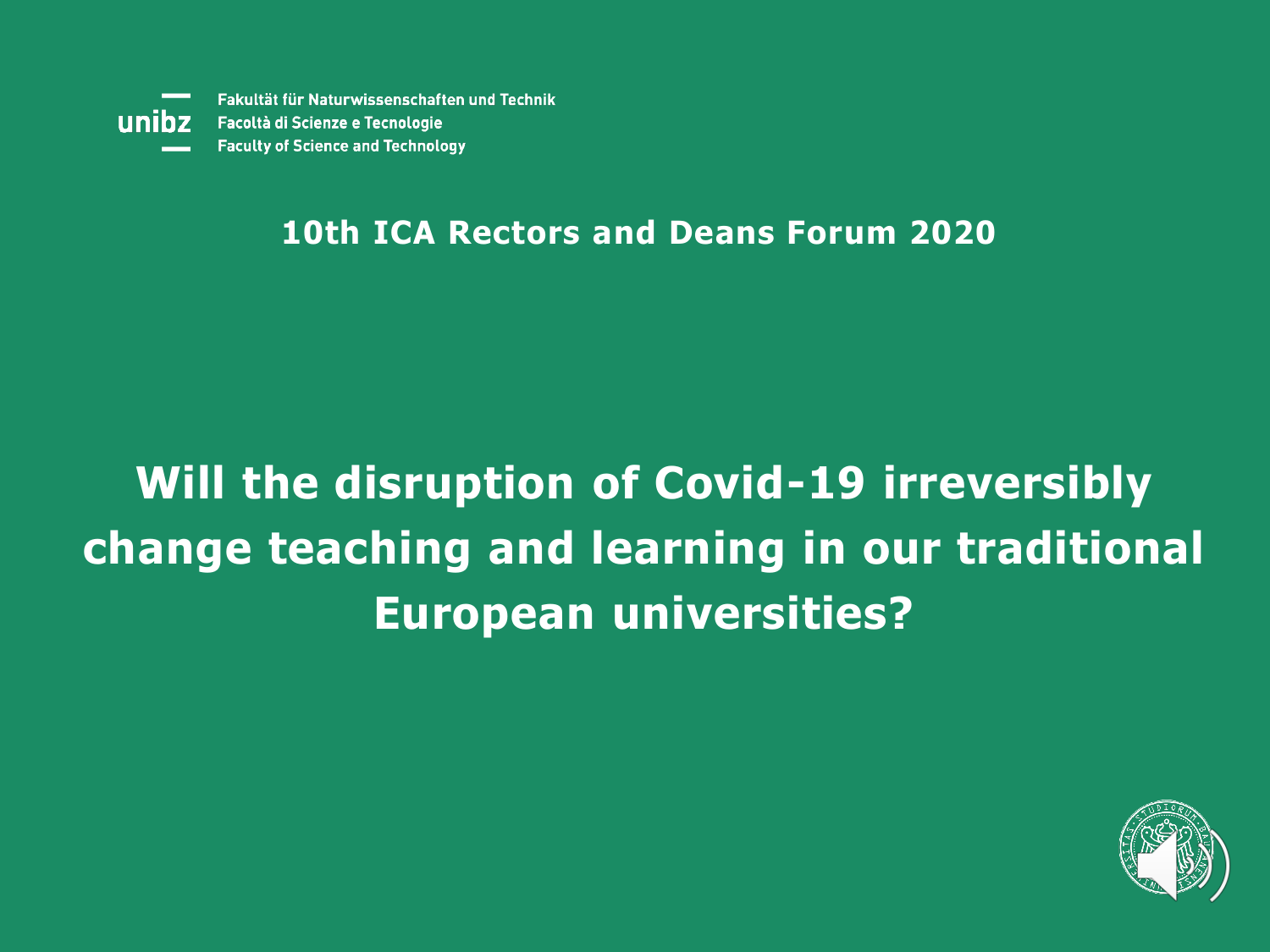# **3 challenging questions**

❑ **What have universities learnt from the experience of COVID-19?**

❑ **Students value the on-campus experience – has COVID-19 provided an opportunity to enhance and review this?** 

❑ **What have been the particular problems faced by our students during the lockdown?**

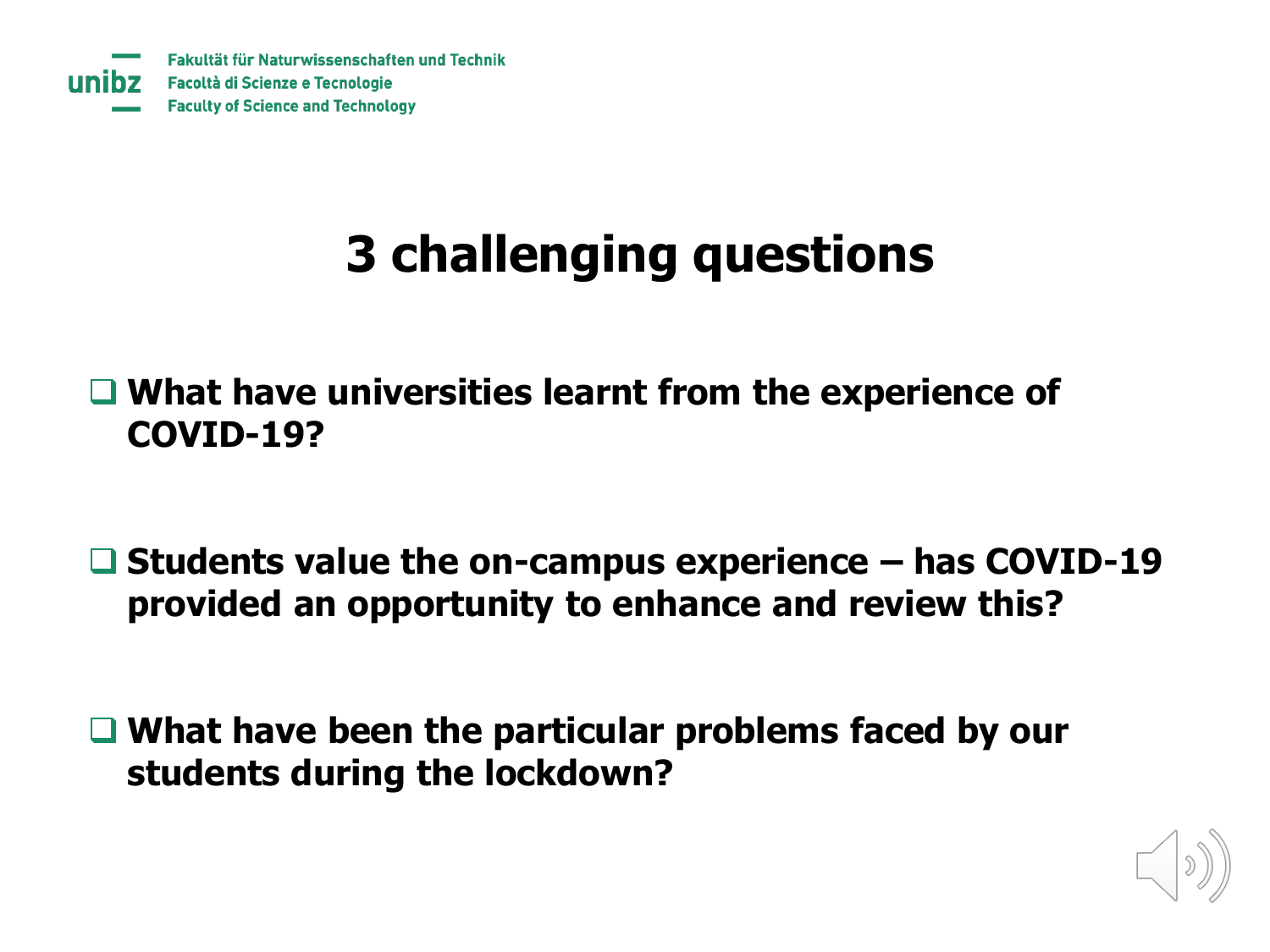Fakultät für Naturwissenschaften und Technik Facoltà di Scienze e Tecnologie **Faculty of Science and Technology** 

#### **History of pandemics and epidemcs**

*… not if it would happen but rather when it would happen*

unibz



Source: Virtual Capitalist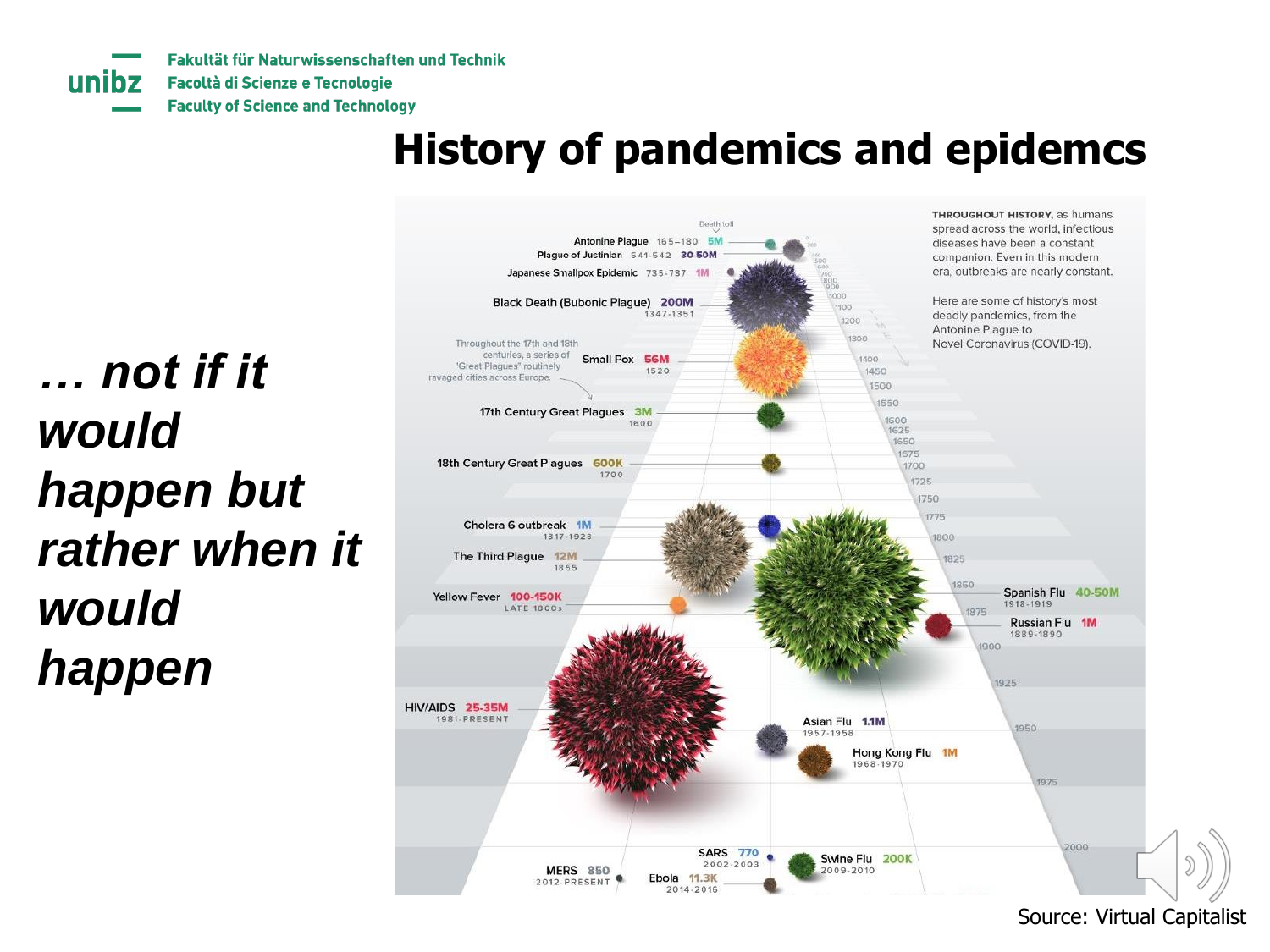#### **Impact of COVID-19 on societies**

- ❑ **All caught off-guard** (Webster, 2020)
- ❑ To prevent the spreading of the virus: **social distancing rules** and **stay-athome measures or lockdowns** (World Health Organization, 2020)

□ Severe disruptive consequences on many sectors (Gössling et al., 2020; Fernandes, 2020)

**In April 2020, schools and universities were closed in 191 countries and these measures affected over 1.5 billion**  learners (i.e., 90.2% of total enro **learners) (UNESCO, 2020)**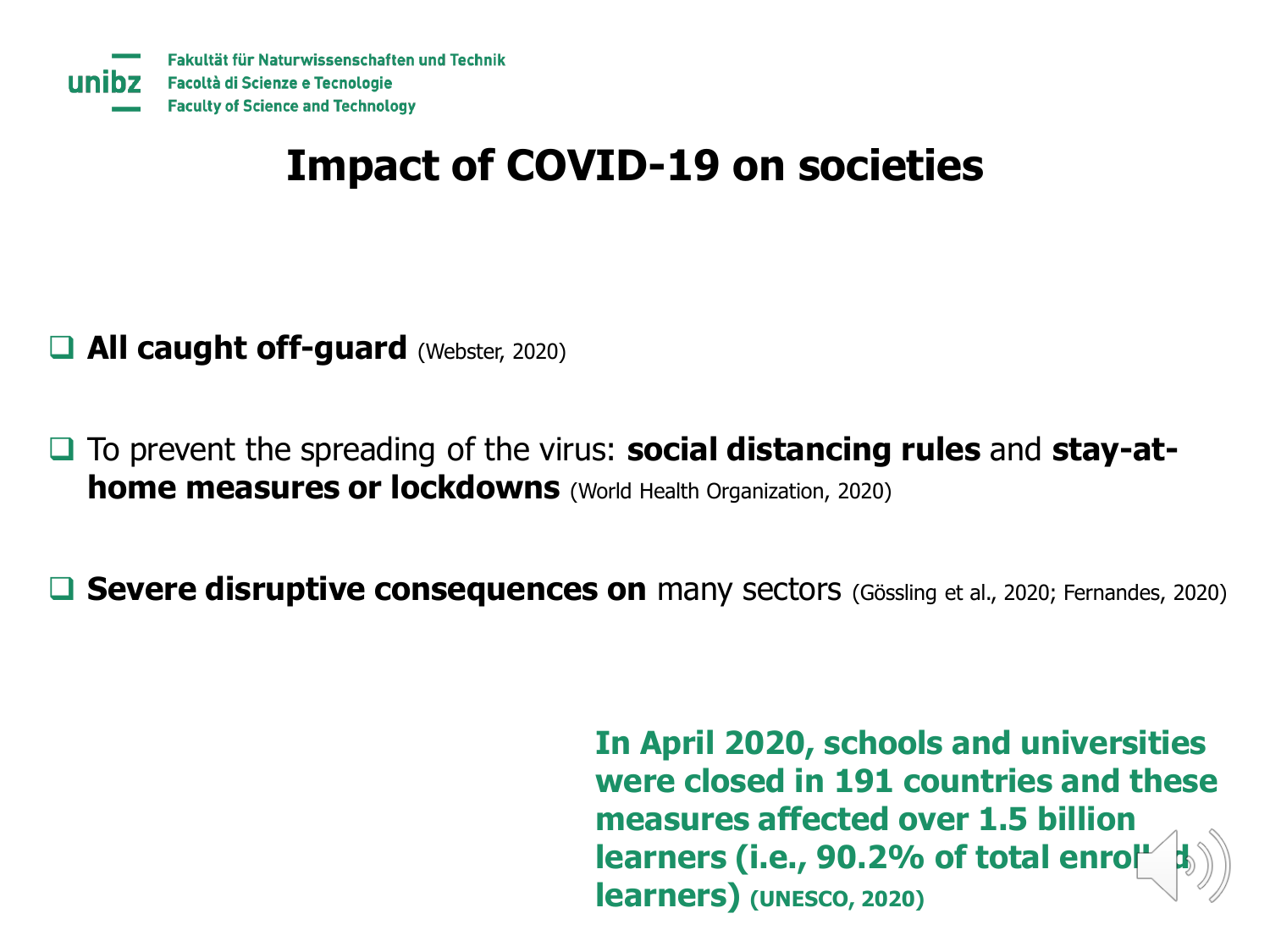### **Impact of COVID-19 on the higher education (HE) system**

❑ **The "traditional" HE systems totally unprepared for the lockdown** (no plans for a massive shift to online teaching)

❑ **The HE systems reacted in a quick and effective way** with few or no additional resources (Strielkowski, 2020) **replacing all face-to-face teaching with online teaching** (Gonzalez et al., 2020; Study EU, 2020; Toquero, 2020)

❑ After the COVID-19 shockwave reaction, **profound reflections** are needed to define future HE strategies and adequate responses (Adda et al., 2020; Baldwin and Weder di Mauro 2020)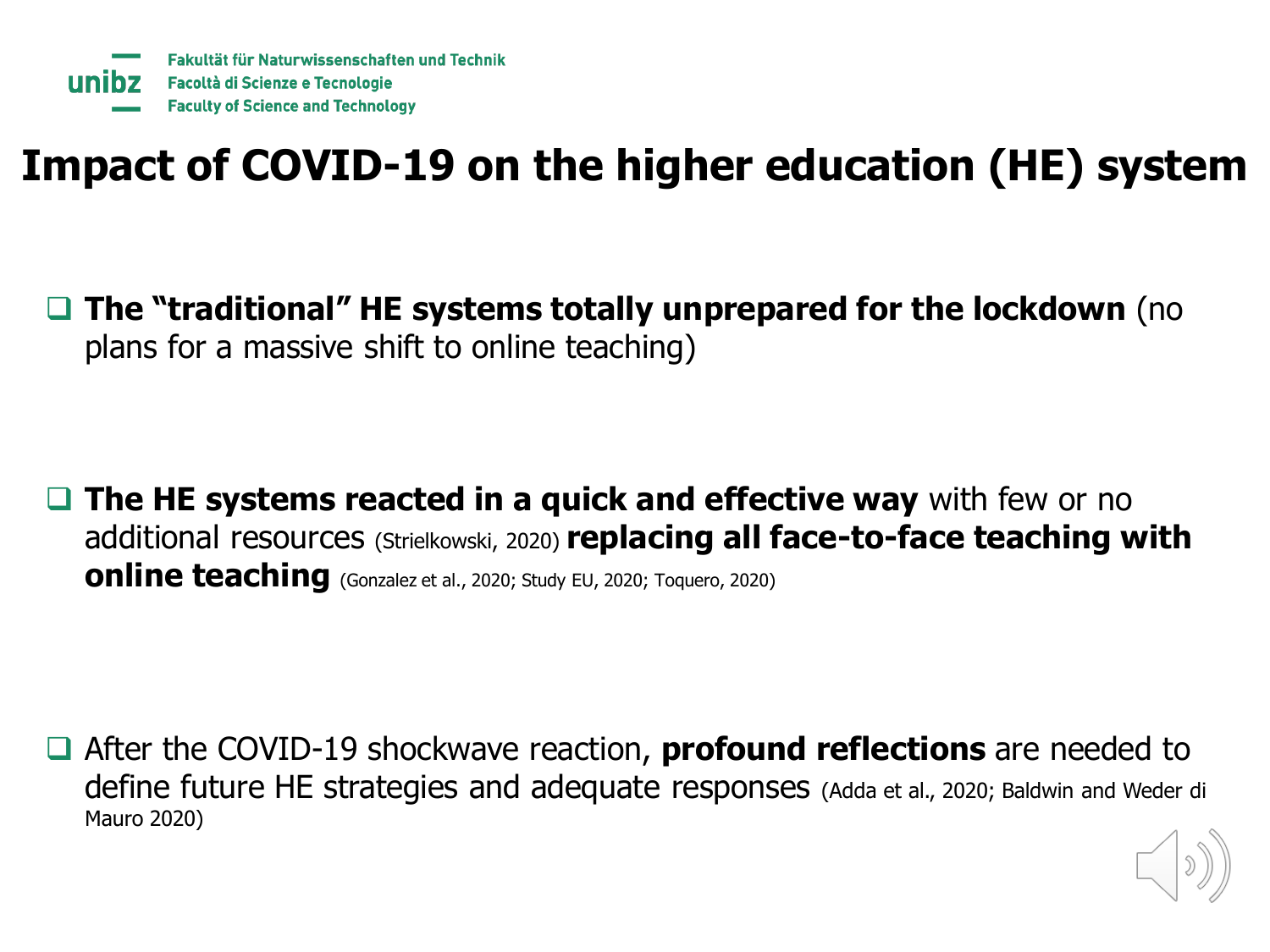## **Challenges and open issues for online education**

❑ **Need to reflect on the challenges and open issues, as well as on the potential benefits** of online teaching and the lessons learned **for "the new normal"** (Toquero, 2020)

Six aspects worth considering:

- 1. Pedagogical issues
- 2. Organization of teaching activities
- 3. E-learning software
- 4. Broadband network infrastructure and hardware devices
- 5. Diversity and inclusivity
- 6. Other issues

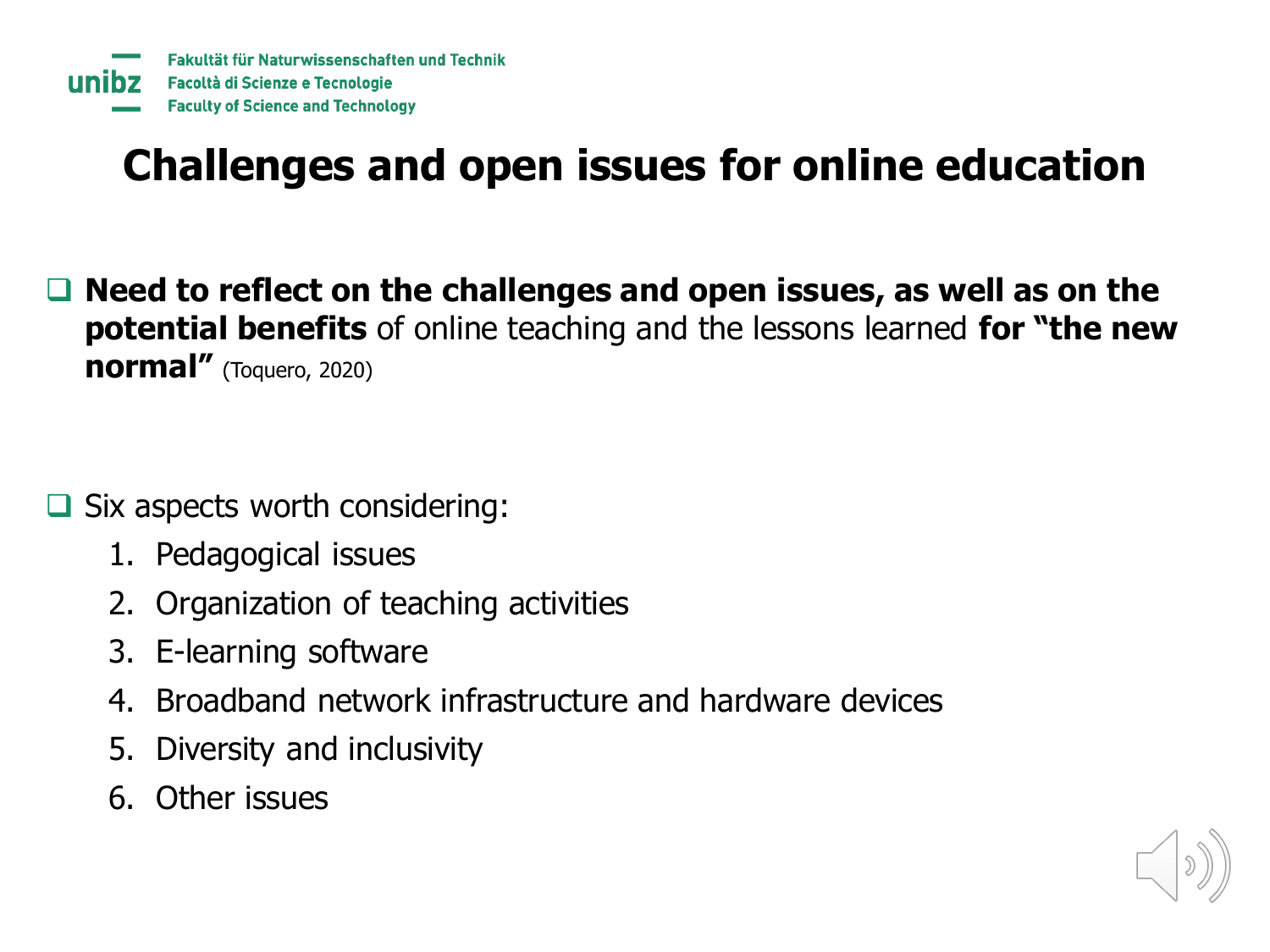## **1. Pedagogical issues for Online teaching**

- ❑ **Some competences are not easily taught online** ("applying knowledge and understanding", "making judgements", and "communication skills"). More severe issues in technical-scientific programs (e.g., Life Sciences Universities, in which practical activities are particularly important)
- ❑ Some research activities were completely stopped and/or significantly affected by social distancing measures
	- $\rightarrow$  How can the **link between research and teaching** be maintained?

❑ **COVID-19 lockdown** had a **significant positive effect of on students' performance** (Gonzalez et al., 2020)

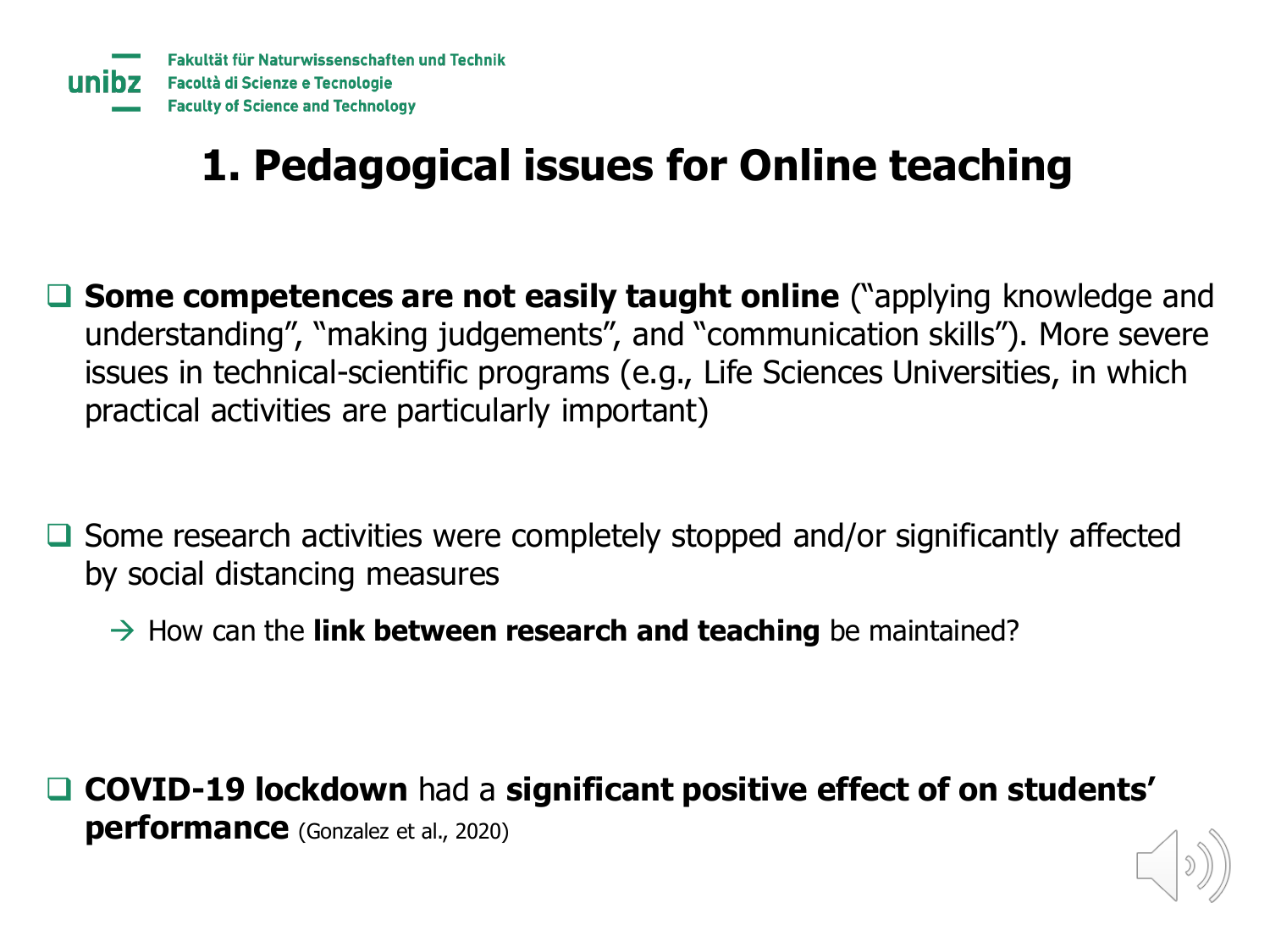## **2. Organization of teaching activities**

**Exploitation of different online teaching formats**: synchronous teaching, asynchronous teaching and online communities of practice (Bao, 2020)

 $\rightarrow$  Asynchronous activities have both advantages and disadvantages

**Restructuring of courses and study programmes** to make them more suitable for being offered online (Witze, 2020)

 $\rightarrow$  Online teaching is more energy demanding for students

❑ **Study programs and curricula update considering the increasing importance of some subjects and competencies** (e.g., Industry 4.0, digitalization, smart farming)

❑ **Strengthening of the student support services** (including medical and mental health services)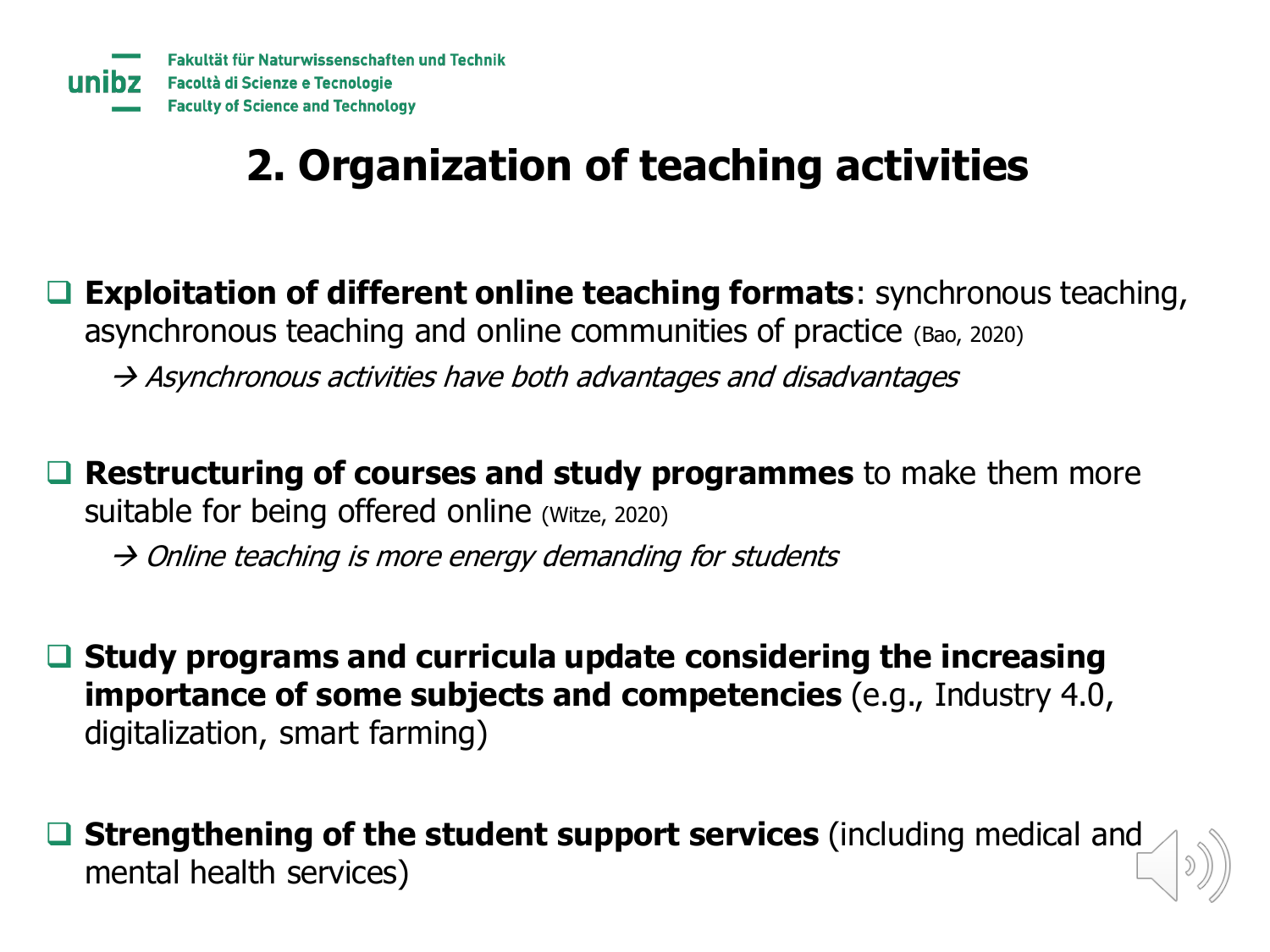#### **3. E-learning software**

❑ **Video-conference software** for synchronous online teaching: Microsoft Teams, Cisco WebEx, Google Meet, Blackboard and Zoom

 $\rightarrow$  The choice of the most suitable online platform needs to be done in a systematic way

 $\rightarrow$  It is preferable to adopt the same system platform for all courses of a University/institution

❑ **Proctoring software:** Mercer Mettl, ProctorU, Examity, ProctorExam, Conduct Exam, and Proctorio

 $\rightarrow$  Some universities are testing these systems for the first time during the COVID-19 emergency

❑ **Other software:** learning management systems, learning content management systems, and **online forums**

 $\rightarrow$  These systems would require attention by HE institutions in the "new" normal stage

❑ Characteristics of the different **generations of students and teachers**

→ "digital immigrants" (Baby Boomers, Generations X and Y) teaching digital natives (i.e., Generations Z and Alpha) (Prenksy, 2001)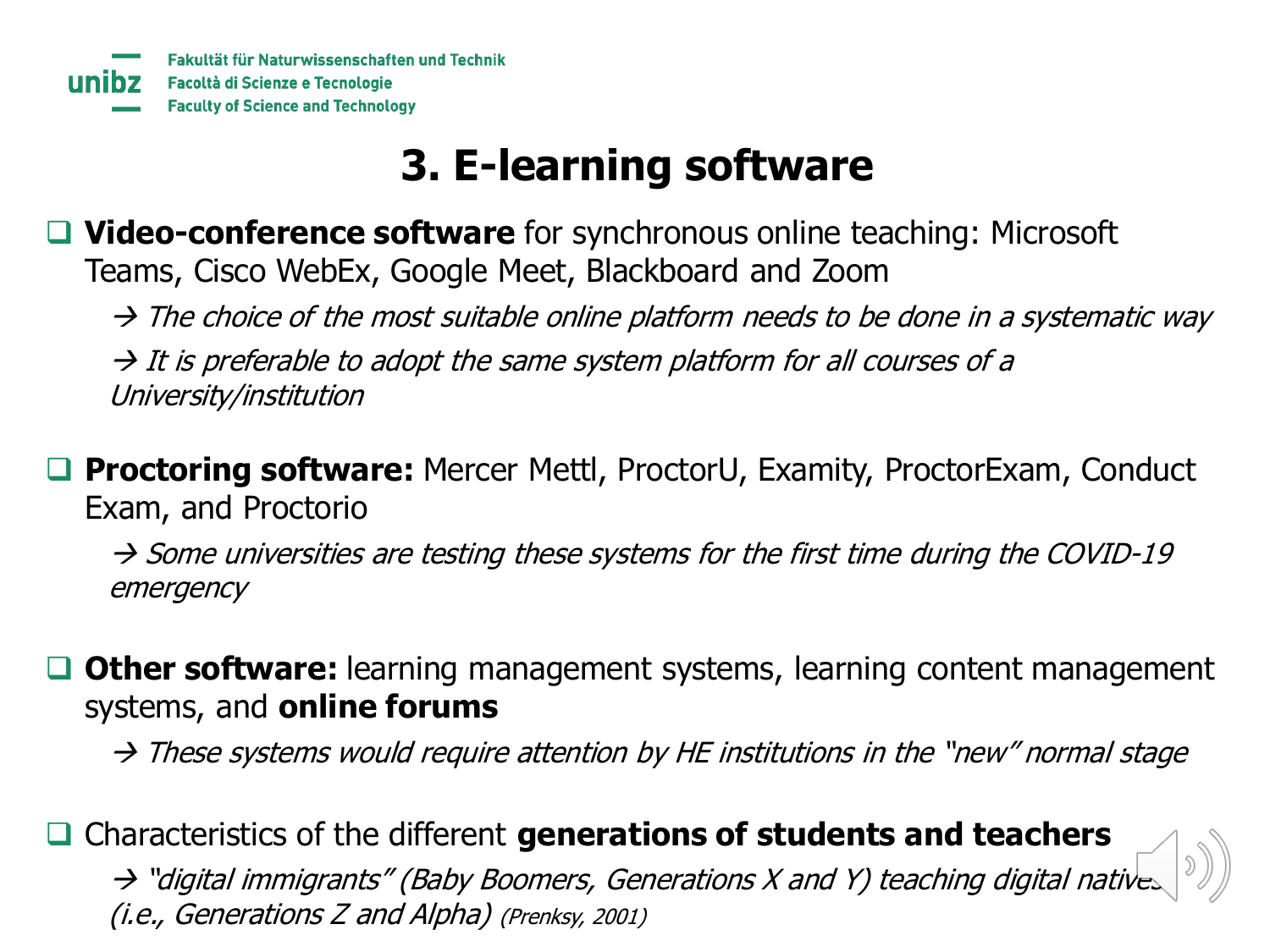## **4. Broadband network infrastructure & hardware devices**

❑ **Pre-requisites for online teaching:** 

**1. Availability of broadband network infrastructure**

**The European situation significantly improved** in the last 5 years (from 78% households with internet connection in 2015 to 88% in 2019)

**There are still some critical situations** in certain countries (e.g., Bulgaria with 75%, Greece and Portugal with 78%) and regions/geographical areas (Eurostat, 2020)

#### **2. Availability of hardware devices**

**The situation still varies significantly** by country, with a leading position of Switzerland, US, Sweden and Denmark (Sawe, 2017)

**Competition for technical resources** (network connectivity, speed/quality of the broadband internet connection) **and the availability of hardware devices** within the household

**Family budget** availability!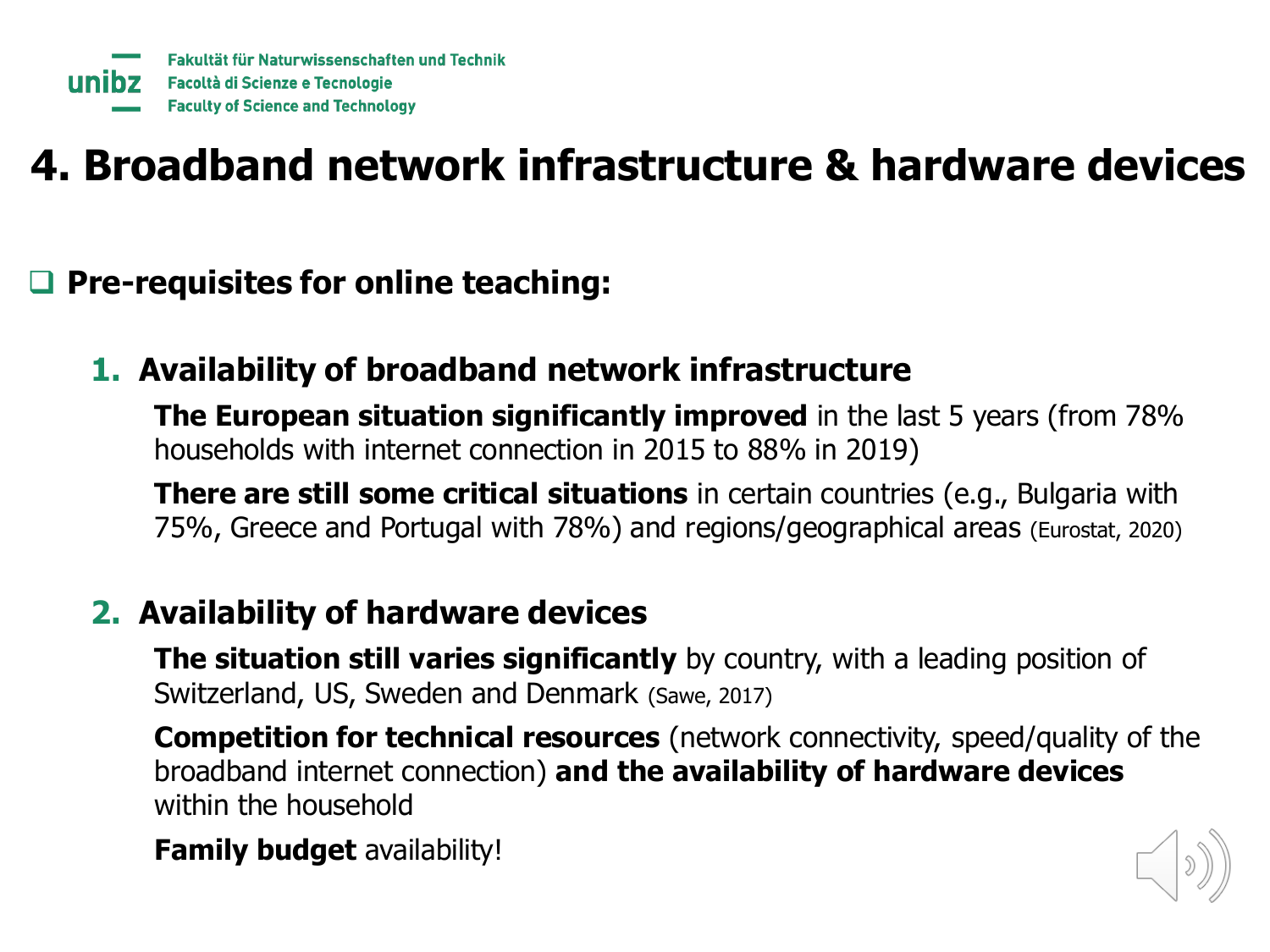#### **5. Diversity and inclusivity**

- ❑ **Online teaching is more inclusive** (working students, parent students, and students living in remote areas)
- ❑ But… **RISK** that the **economic inequalities decrease the accessibility to HE** (Murphy, 2020; Farhadi, 2019; Braga et al., 2013) …………**Economic recession**
	- $\rightarrow$  Might cause a significant reduction in the number of newly matriculated HE students
- ❑ **Less international students** → **significant drop in the revenue of many US, Australian and UK Universities (Witze, 2020)** 
	- $\rightarrow$  Again, a big challenge for Universities is to remain inclusive

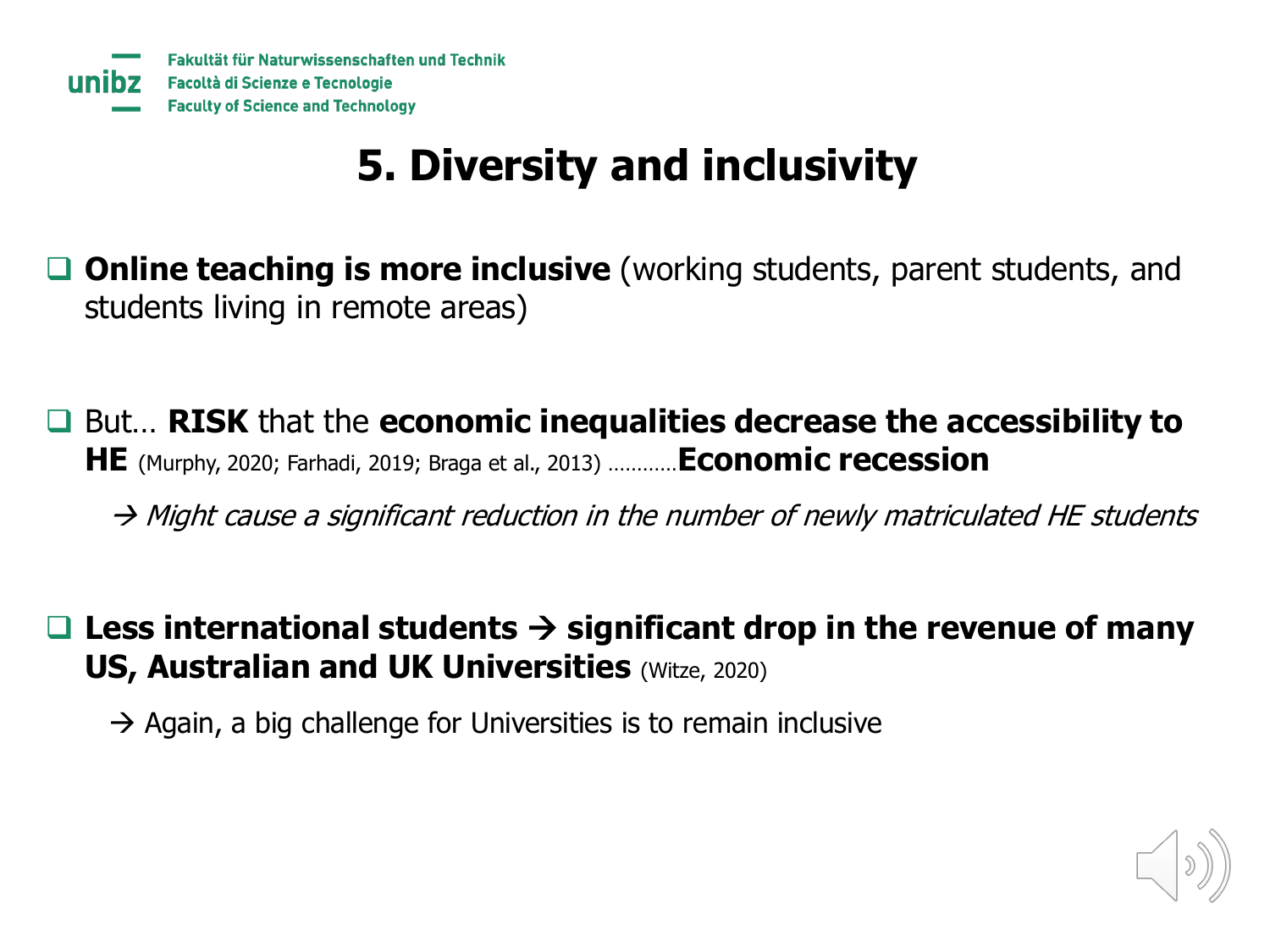#### **6. Other issues**

**Not only lessons...** but also communication, friendship, sport and community activities, collaboration skills, tolerance & respect, interpersonal skills, selfdiscipline, passion, supervision/mentoring, and rules (Bao, 2019)

#### → **Student Experience**

❑ **Need to strengthen the medical services (including infrastructure)** with increased emphasis on monitoring and implementation of public health practices

❑ **Need to prioritize the academic, career counselling, and even the medical services and programs**

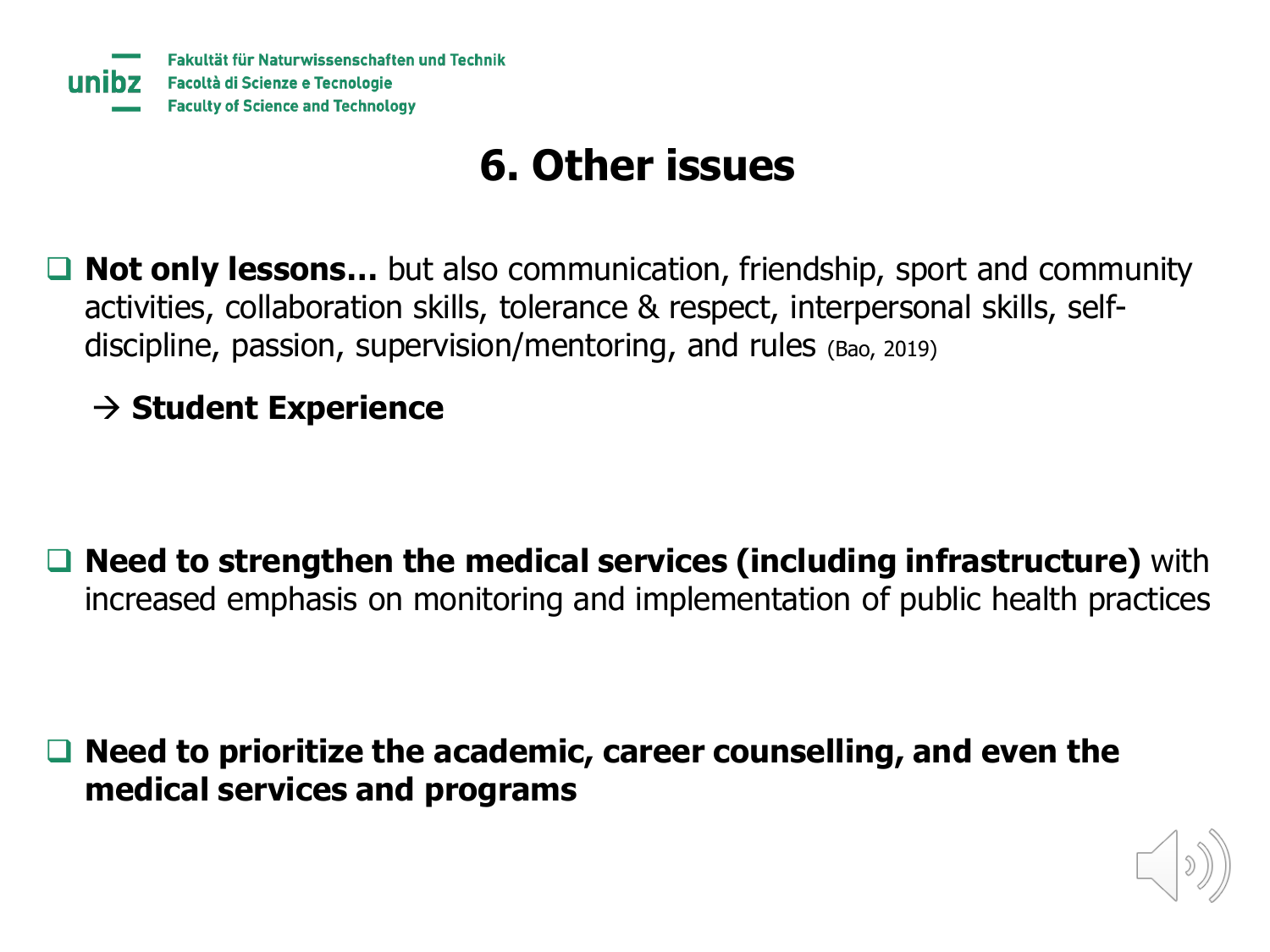## **Challenging Question 1**

- ❑ **What have universities learnt from the experience of COVID-19, will it change forever the teaching and learning strategies of our universities and of our students' approach to learning?**
	- **Pedagogical issues** → not all competencies can be taught online
	- **Organization of teaching activities**  $\rightarrow$  not only synchronous teaching!  $\rightarrow$  need to re-organize the programs!
	- **E-learning software**  $\rightarrow$  broad offer. Need to carefully decide which to adopt
	- **Pre-requisites for online teaching →** broadband network infrastructure and hardware devices
	- **Diversity and inclusivity**  $\rightarrow$  blended learning can help!
	- **Other issues** → student experience is crucial!

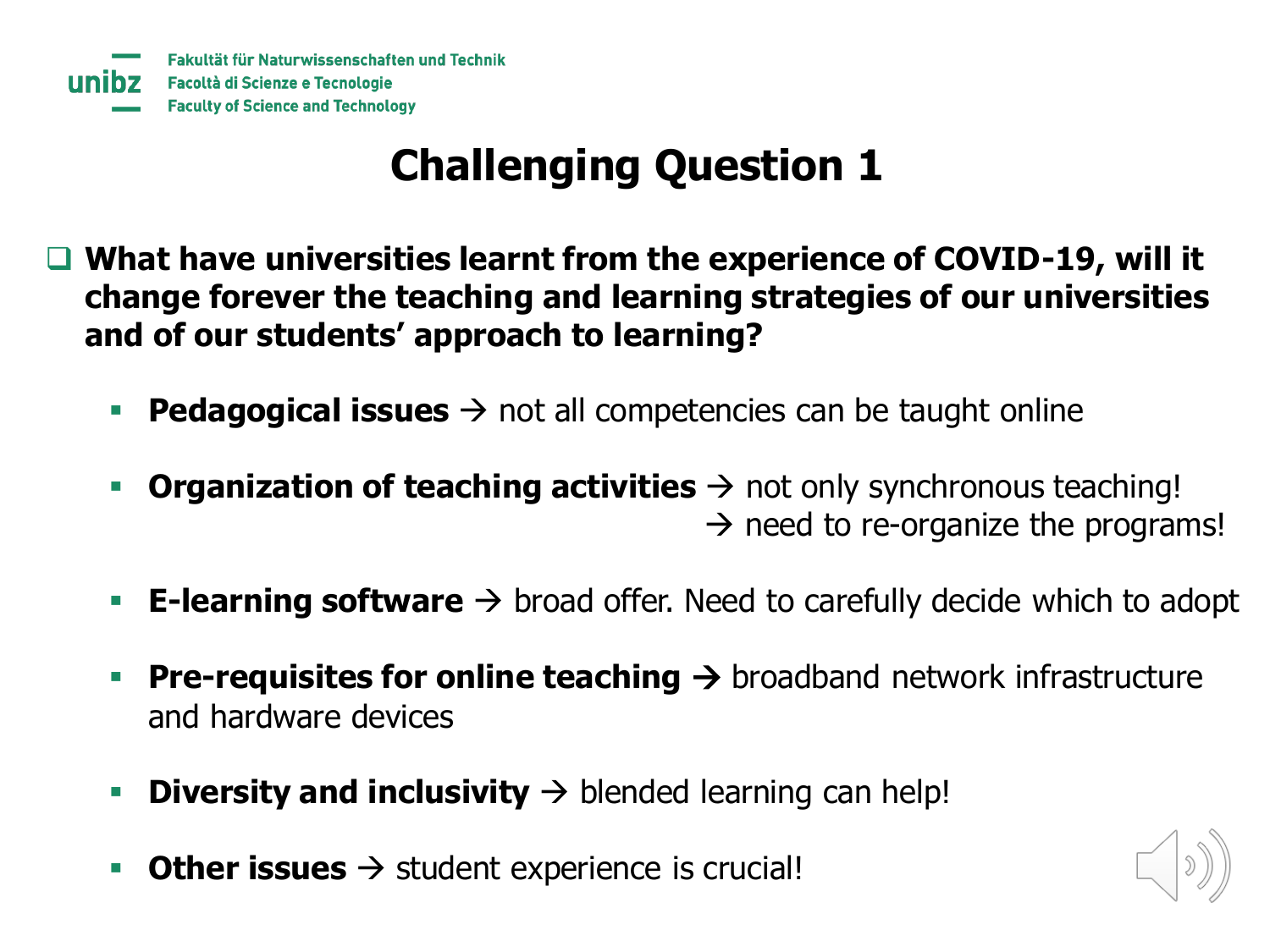### **Challenging Question 2**

- ❑ **Students value the on-campus experience but has the experience of managing COVID-19 provided an opportunity for enhancing the oncampus experience?**
	- **Blended learning** as a great opportunity! → working students, parent students
	- **EXECTE:** Asynchronous online teaching for theoretical "standard" contents
	- Need to prioritize the **academic and career counselling** services and programs
	- Need to **strengthen medical services** with increased emphasis on monitoring and implementation of public health

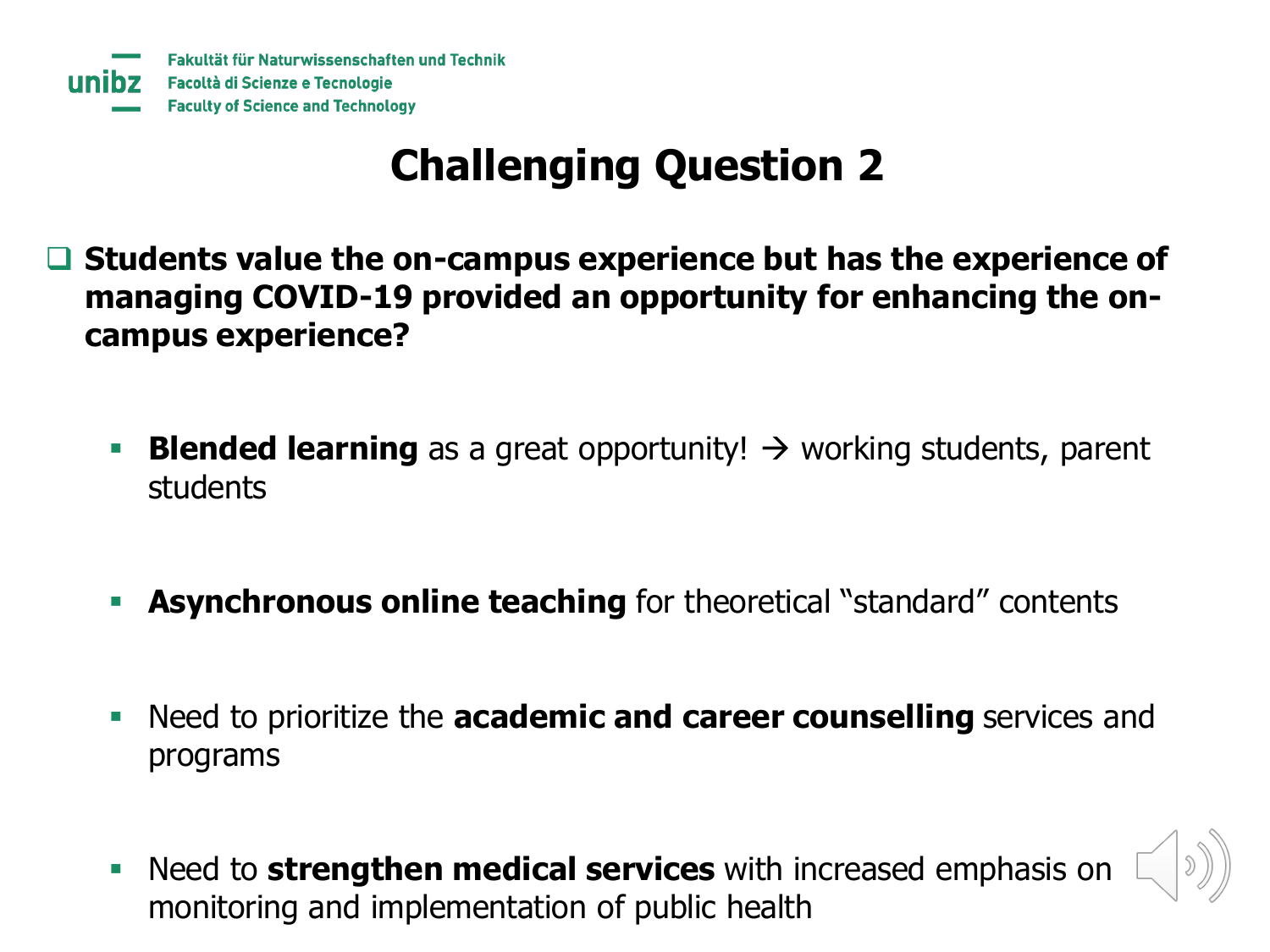#### **Challenging Question 3**

- ❑ **What have been the particular problems faced by our students during the lockdown and how should we prepare to address these challenges in a changed learning environment through 2021 and in the future?**
	- Internet connection and devices  $\rightarrow$  government investments
	- **360° student and campus experience**
	- **Laboratories and practical activities**
	- **Stress and mental issues** → support services

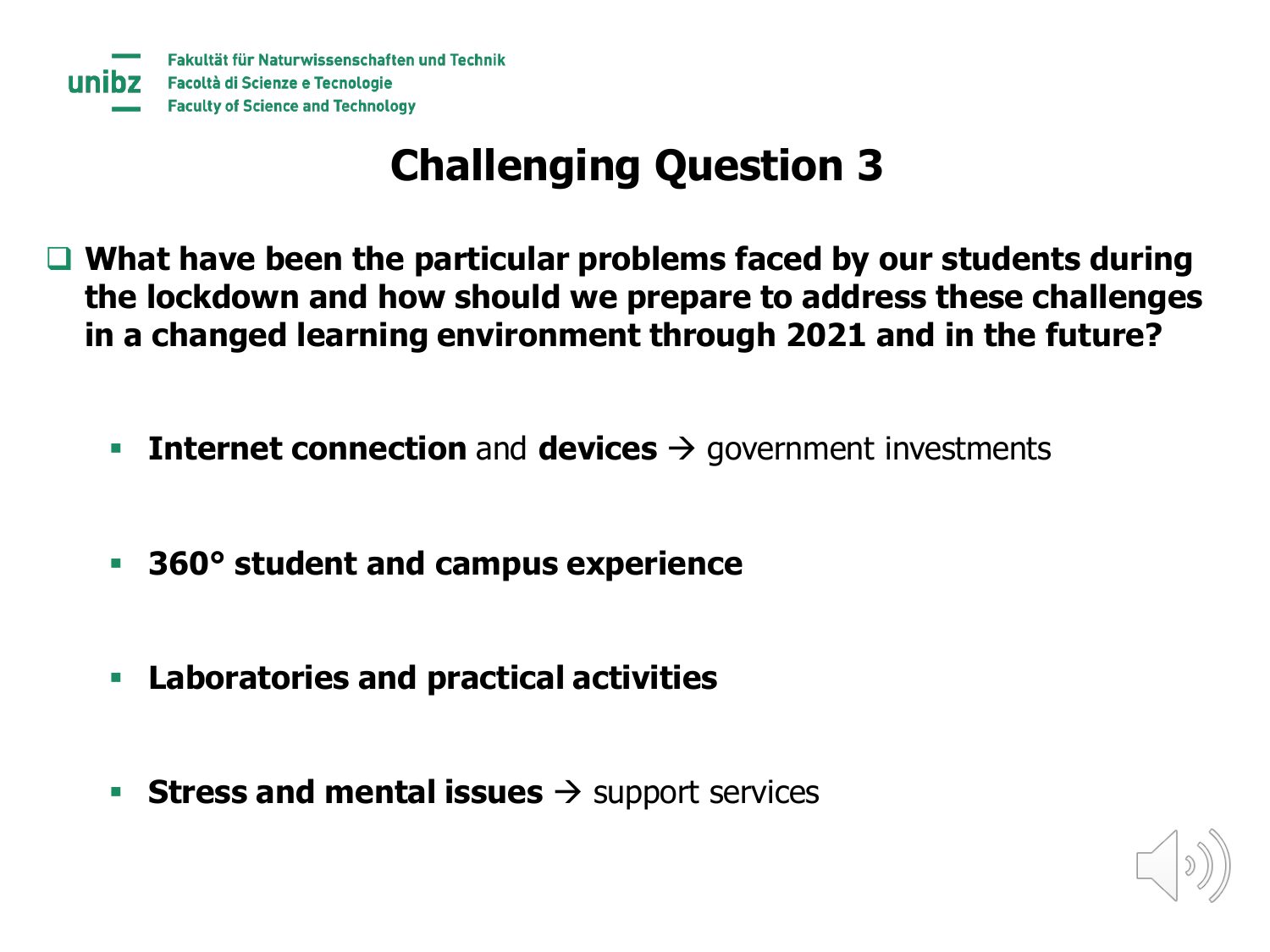#### **Conclusions**

❑ COVID-19 has **irreversibly changed teaching and learning** in our traditional European universities → **No going back point!** 

→ This change is not easy, but it will **be for the better**

❑ **Four stages of Universities** (Wissema, 2009; Strielkowski, 2020; Witze, 2020)

- **Medieval universities**
- Humboldt-type universities (i.e., research universities)
- **EXTERN** High-tech science and technology entrepreneurial universities
- **"Online and digital universities" (University 4.0)**

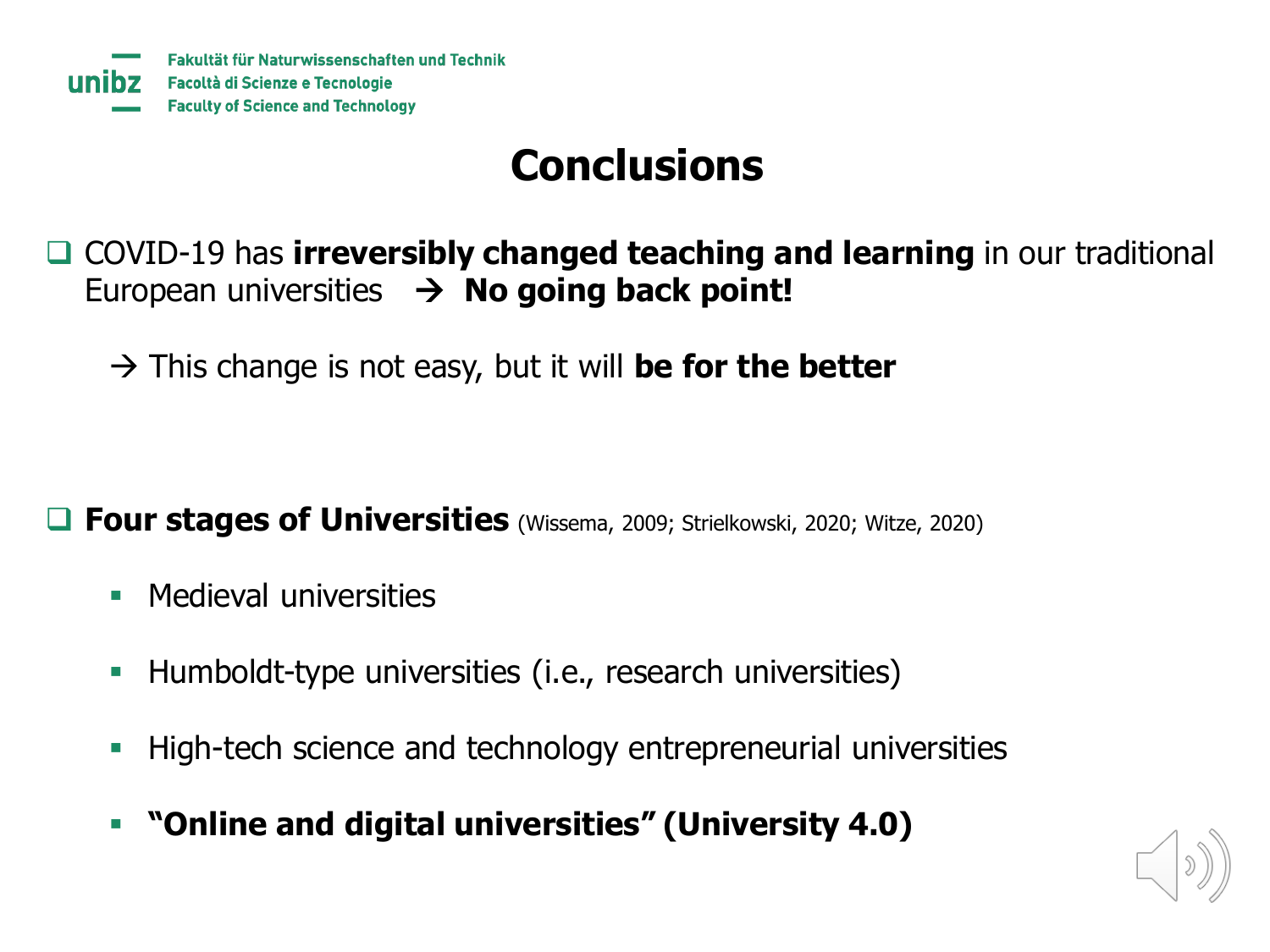#### **Conclusions**

❑ **"Traditional" universities should not become an alias of the current online (or telematic) universities**

#### **They should be able to address the current challenges by innovating their missions (teaching, research and third mission), but without renouncing their identities and traditions**

University as the place where the boundaries of knowledge are transferred to the new generations